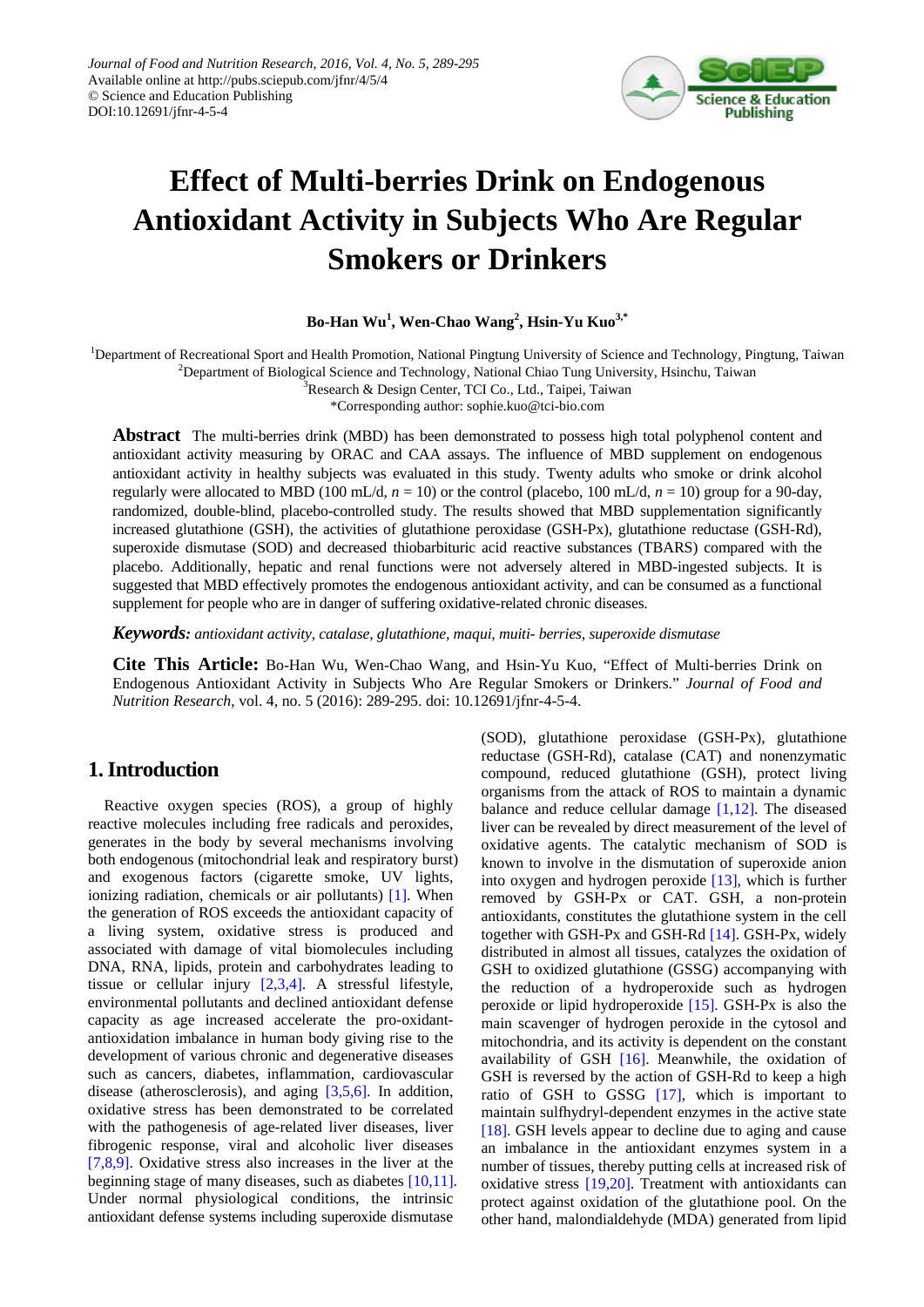hydroperoxides by the hydrolytic conditions of the reaction is considered as a marker of oxidative damage to lipids (lipid peroxidation) [\[21\].](#page-5-4) Patients with alcoholic liver disease or chronic viral hepatitis showed a significant decline in GSH level and the ratio between GSH and GSSG, and a rise in MDA level [\[22,23\].](#page-5-5) 

Almost all organisms possess antioxidant defense and repair systems, but these systems are insufficient to prevent the damage entirely. For this reason, dietary supplementation is necessary to strengthen the intrinsic protection systems. Many researches reveal that food with high antioxidant capacity may help to prevent cellular damaged by oxidative stress [\[11,12,24,25\].](#page-4-8) The antioxidant effects exerted by vegetables and fruits have attracted substantial attention [\[26,27,28\].](#page-5-6) Fruits contain higher quantity and quality of phenolic antioxidants than vegetables, and present higher antioxidant activity than many isolated pure phenolic compounds [\[27,28,29\].](#page-5-7) It may come from the synergistic effect of the active compounds in the fruit extract. Especially, berries which are rich in phenolic compounds possess antioxidant activity, and can inhibit cell damage causing by oxidation, which led to several pathological conditions [\[27,30,31\].](#page-5-7) Maqui (*Aristotelia chilensis*), a high-anthocyanin-content berry, possesses antioxidation, cardioprotection, antidiabetes effects and *in vitro* inhibition of adipogenesis and inflammation [\[24,32,33,34,35\].](#page-5-8) Consumption of the Amazonian fruit açaí (*Euterpe oleracea* Mart.) rich in phytochemicals especially polyphenols and flavonoids increases *in vitro* and *in vivo* antioxidation, antiinflammation, anti-aging, anti-nociceptive capacity and decreases lipid oxidation [\[36,37,38,39,40,41\].](#page-5-9) Comparatively, the maqui-based drink displayed higher total phenolic content and *in vitro* antioxidant capacity (ABTS<sup>+</sup>, DPPH<sup>•</sup> and superoxide scavenging assays) than açaí-based one [\[42\].](#page-5-10) Other berries with long-term consumption history such as cranberry, raspberry, blackberry, blueberry and strawberry have demonstrated to perform several biofunctions such as antioxidation, anti-cancer effects and protection against LDL oxidation [\[43,44,45,46\].](#page-5-11) Blended juice, juice concentrates and smoothies are considered as health-supporting foods preventing from radical-related chronic diseases [\[47\].](#page-5-12) What's more, several studies have interpreted the modulation effects of berries on intrinsic antioxidant systems. Addition of açaí pulp to the rats' diet significantly reduces hepatic MDA levels and increased total hepatic GSH content and GSH-Px gene expression [\[11\].](#page-4-8) Goji berry is effective in preventing oxidative stress after exhaustive exercise by elevating SOD and GSH-Px levels and decreasing MDA levels in rats' muscle [\[48\].](#page-5-13) Raspberry supplementation is found to increase GSH-Px activities in humans [\[49\].](#page-5-14)

Berries such as maqui, açaí, camu camu, blackthorn, wolfberry, elderberry, bilberry and chokeberry have been utilized in making blended juices, however, studies for these berries or their blends on antioxidant activity are mostly *in vitro* or by animal experimentation [\[11,31,37,48,50,51,52\].](#page-4-8) Thus, the aim of this study was to investigate the effect of multi-berries drink (MBD) ingestion to subjects who are regular smokers or alcohol drinkers on endogenous antioxidant activity after 90 days consumption.

# **2. Materials and Methods**

### **2.1. Subjects**

There were 24 subjects recruited. A total of 20 healthy subjects were included in the study through inclusion/exclusion criteria [\(Table 1\)](#page-1-0). They were randomly allocated into MBD  $(n = 10)$  and control (placebo,  $n = 10$ ) group. The anthropometric characteristics of the subjects were summarized in [Table 2.](#page-1-1)

**Table 1. Inclusion and Exclusion Criteria**

<span id="page-1-0"></span>

| Criteria  | Details                                                                                                                                  |
|-----------|------------------------------------------------------------------------------------------------------------------------------------------|
|           | Adults ages 20–40 years                                                                                                                  |
| Inclusion | Body mass index $(BMI) \leq 30$                                                                                                          |
|           | Systolic blood pressure $(SBP) < 140$ mmHg                                                                                               |
|           | Diastolic blood pressure (DBP) < 90 mmHg                                                                                                 |
|           | Fasting blood glucose (GLU) < 100 mg/dL                                                                                                  |
|           | Blood urea nitrogen (BUN) 7-20 mg/dL                                                                                                     |
|           | Aspartate transaminase (AST) 5-40 IU/L                                                                                                   |
|           | Alanine transaminase (ALT) 5-40 IU/L                                                                                                     |
|           | Smoke regularly ( $\geq 10$ cigarettes / day) or ingest alcohol drink contained more than 30 g alcohol (about 600 mL of beer, 250 mL red |
|           | wine or 75 mL liquor) per day at least six months                                                                                        |
|           | Write informed consent to participate in the trial                                                                                       |
|           | Willingness to complete standard health history questionnaire before recruitment into the study                                          |
|           | Willingness to change food supplement habits to follow the full treatment procedure                                                      |
|           | Willingness to try new food supplements                                                                                                  |
|           | Available for the entire study duration (90 days),                                                                                       |
| Exclusion | On a long term medication                                                                                                                |
|           | History of chronic diseases associated with heart, liver, kidney or blood systems                                                        |
|           | Consumption other food supplements or any treatments (medicinal, hormonal, dermatological) with biological effects in the past 2         |
|           | months                                                                                                                                   |
|           | Unwilling to change food supplement habits during the study                                                                              |
|           | Negative feeling about food supplements, functional food or drinks                                                                       |
|           | Pregnancy or breast-feeding a child                                                                                                      |

| Table 2. Anthropometric Characteristics of the Subjects |
|---------------------------------------------------------|
|---------------------------------------------------------|

<span id="page-1-1"></span>

| THEIR WAS THE CONTRACTED AND MONEYARDED OF ANY PARTICLE. |                |                 |                 |                          |                |  |  |  |  |  |  |  |
|----------------------------------------------------------|----------------|-----------------|-----------------|--------------------------|----------------|--|--|--|--|--|--|--|
| Parameter                                                | Age (yr)       | Height (cm)     | Weight (kg)     | BMI (kg/m <sup>2</sup> ) | Gender $(F/M)$ |  |  |  |  |  |  |  |
| <b>MBD</b>                                               | $27.7 \pm 5.2$ | $169.4 \pm 3.8$ | $75.3 \pm 11.2$ | $26.2 \pm 3.9$           | 2/8            |  |  |  |  |  |  |  |
| Control                                                  | $22.9 \pm 1.9$ | $175.6 \pm 3.7$ | $71.2 \pm 11.9$ | $23.1 \pm 3.17$          | 2/8            |  |  |  |  |  |  |  |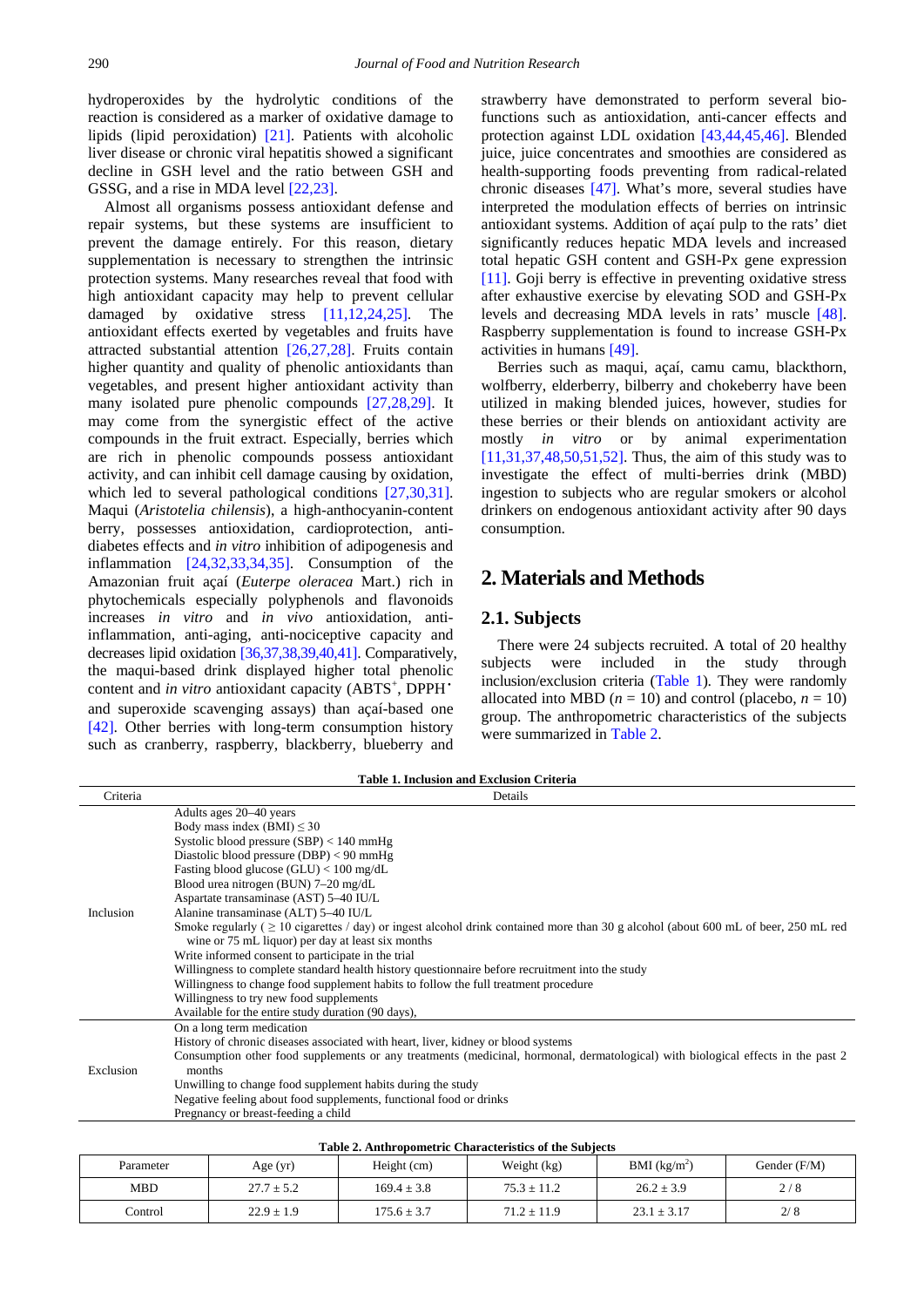#### **2.2. Sample Preparation**

MBD (Maqui Plus-Multi fruits & berries concentrate, Beyonde<sup>™</sup>) contained 12 fruit concentrates including maqui berry, açaí, artichoke (*Cynara scolymus*), *Lycium barbarum* (goji berry), acerola (*Malpighia glabra*), raspberry (*Rubus idaeus*), red grape (*Vitis vinifera* L.) and grape seed extract, chokeberry (aronia, *Aronia melanocarpa*), cranberry (*Vaccinium macrocarpon*), apple, strawberry and cherry was provided by Unilever Thai Trading Ltd., Bangkok, Thailand. Total polyphenol (TP) [\[53\],](#page-6-0) total anthocyanin (TA) [\[54\]](#page-6-1) content, *in vitro* antioxidant activity by using ORAC (Oxygen Radical Absorbance Capacity) assay [\[55,56,57,58,59\]](#page-6-2) and the CAA (Cellular Antioxidant Activity) without a PBS wash [\[60\]](#page-6-3) of MBD have been measured. The placebo, which is purple-colored de-ionized water with 0.1% ColorFruit® Magenta 109 WS (Chr. Hansen, Hørsholm, Denmark), has similar appearance with MBD.

#### **2.3. Study Design**

This study took place in National Pingtung University of Science and Technology and has received the certificate of approval from Antai Medical Care Cooperation Antai-Tian-Sheng Memorial Hospital Institutional Review Board (IRB) with the TSMH IRB No. 13-044-A2, and has been undertaken according to the Helsinki Declaration. A randomized, double-blind, placebo-controlled trial was conducted. The subjects ingested 50 mL of MBD or placebo twice a day (before lunch and dinner) for a period of 90 days. All of the subjects in both groups completed the trial. The fasting blood of each subject was drawn and measured the serum biochemical and antioxidant activityrelated parameters on day 0, 30 and 90 of the trial. The body weight and blood pressure (systolic blood pressure [SBP] and diastolic blood pressure [DBP]) were also monitored throughout the experiment.

## **2.4. Serum Biochemical and Oxidative Stress-Related Parameters**

The collected blood samples were centrifuged at 3000 rpm for 10 min at  $4^{\circ}$ C to obtain the serum. The serum samples were stored at  $-70^{\circ}$ C for the following analysis. Levels of serum biochemical parameters including fasting blood glucose (GLU), blood urine nitrogen (BUN), creatinine (Cr), aspartate transaminase (AST), alanine transaminase (ALT), total cholesterol (TC), and triglyceride (TG) were determined. The concentration of GSH, thiobarbituric acid reactive substances (TBARS) and the activities of antioxidant enzymes (SOD, GSH-Px and GSH-Rd) were measured by using commercially available assays, which were the GSH assay kit (#703002, Cayman Chemical Company, Ann Arbor, MI), the NWLSS™ MDA assay kit (#NWK-MDA01, Northwest Life Science Specialties, LLC., Vancouver, WA), the SOD assay kit (#706002, Cayman Chemical Company, Ann Arbor, MI), GSH-Px assay kit (#703102, Cayman Chemical Company, Ann Arbor, MI) and GSH-Rd assay kit (#703202, Cayman Chemical Company, Ann Arbor, MI), respectively. The assays were performed according to the manufacturer's instructions.

#### **2.5. Statistical Analysis**

Descriptive data were generated for all variables and expressed as mean  $\pm$  standard deviation (SD). 2 (groups)  $\times$ 3 (times) analysis of variance (ANOVA) was performed using the Statistical Product and Service Solutions (SPSS<sup>®</sup> 14.0; SPSS Inc., Chicago, IL) to determine the significance of treatment, followed by a LSD post hoc test. Statistical significance in the present study was set at *p* value  $< 0.05$ .

## **3. Results**

MBD contains TP 5.682 mg/mL and TA 0.3 mg/mL. The ORAC values of MBD against free radicals which are singlet oxygen, hydroxyl radicals, superoxide anion, peroxyl radicals and peroxynitrite were 126.46, 80.40, 70.48, 51.47 and 3.49 μmole Trolox/mL, respectively (totally 332.30 μmole Trolox/mL). In addition, MBD possessed a CAA value of 19.37 μmole quercetin equivalents (QE)/mL.

On the other hand, mean body weight on day 90 of MBD or the control group was not significantly different compared with the baseline (on day 0). Blood pressure of both groups remained in the normal range throughout the trial (data not shown). The serum biochemical parameters were presented in [Table 3.](#page-2-0) The baseline of GLU, BUN, Cr, AST, ALT, TC and TG showed no significant difference between MBD and the control groups ( $p > 0.05$ ). After administrating for 30 and 90 days, except Cr, other parameters showed no significant difference between two groups. Though Cr levels of MBD group on day 30 and 90 were significantly lower than those of the control group, there was not significantly changed when comparing baseline, day 30 and day 90 in MBD group.

**Table 3. Serum Biochemical Profiles of the Control and Multi-berries Drink (MBD) Group on Day 0, 30 and 90 of the Study**

<span id="page-2-0"></span>

|                 | Control          |                  |                  | <b>MBD</b>       |                  |                  |  |
|-----------------|------------------|------------------|------------------|------------------|------------------|------------------|--|
|                 | $\mathbf{0}$     | 30               | 90               | $\theta$         | 30               | 90               |  |
| $GLU$ (mg/dL)   | $97.20 + 9.32$   | $102.60 + 4.12$  | $106.20 + 7.04$  | $98.80 + 8.42$   | $103.70 + 6.62$  | $105.60 + 6.67$  |  |
| BUN (mg/dL)     | $14.71 + 2.63$   | $13.51 + 3.41$   | $12.53 + 2.75$   | $13.45 + 1.76$   | $13.17 + 2.31$   | $10.80 + 2.63$   |  |
| $Cr$ (mg/dL)    | $1.26 + 0.12$    | $1.21 + 0.07$    | $1.23 + 0.07$    | $1.16 + 0.15$    | $1.08 + 0.10*$   | $1.08 + 0.10*$   |  |
| AST (U/L)       | $26.30 + 4.24$   | $25.00 + 2.67$   | $15.70 + 6.09$   | $30.20 + 7.21$   | $21.60 + 6.77$   | $16.30 + 5.52$   |  |
| $ALT$ (U/L)     | $31.00 + 6.70$   | $27.70 + 10.01$  | $25.80 + 19.58$  | $31.50 + 11.86$  | $29.20 + 10.91$  | $26.00 + 11.49$  |  |
| $TC$ (mg/dL)    | $182.30 + 14.56$ | $172.70 + 12.94$ | $172.50 + 19.60$ | $186.90 + 14.19$ | $162.10 + 24.76$ | $174.80 + 16.53$ |  |
| $TG \, (mg/dL)$ | $81.20 + 13.92$  | $83.40 + 10.85$  | $72.30 + 11.48$  | $99.20 + 35.40$  | $84.90 + 24.52$  | $81.20 + 32.04$  |  |
|                 |                  |                  |                  |                  |                  |                  |  |

All values represent mean  $\pm$  SD ( $n = 10$ ).

\*The asterisk symbol indicated the significant difference between the control and multi-berries drink (MBD) group at the same time  $(p < 0.05)$ .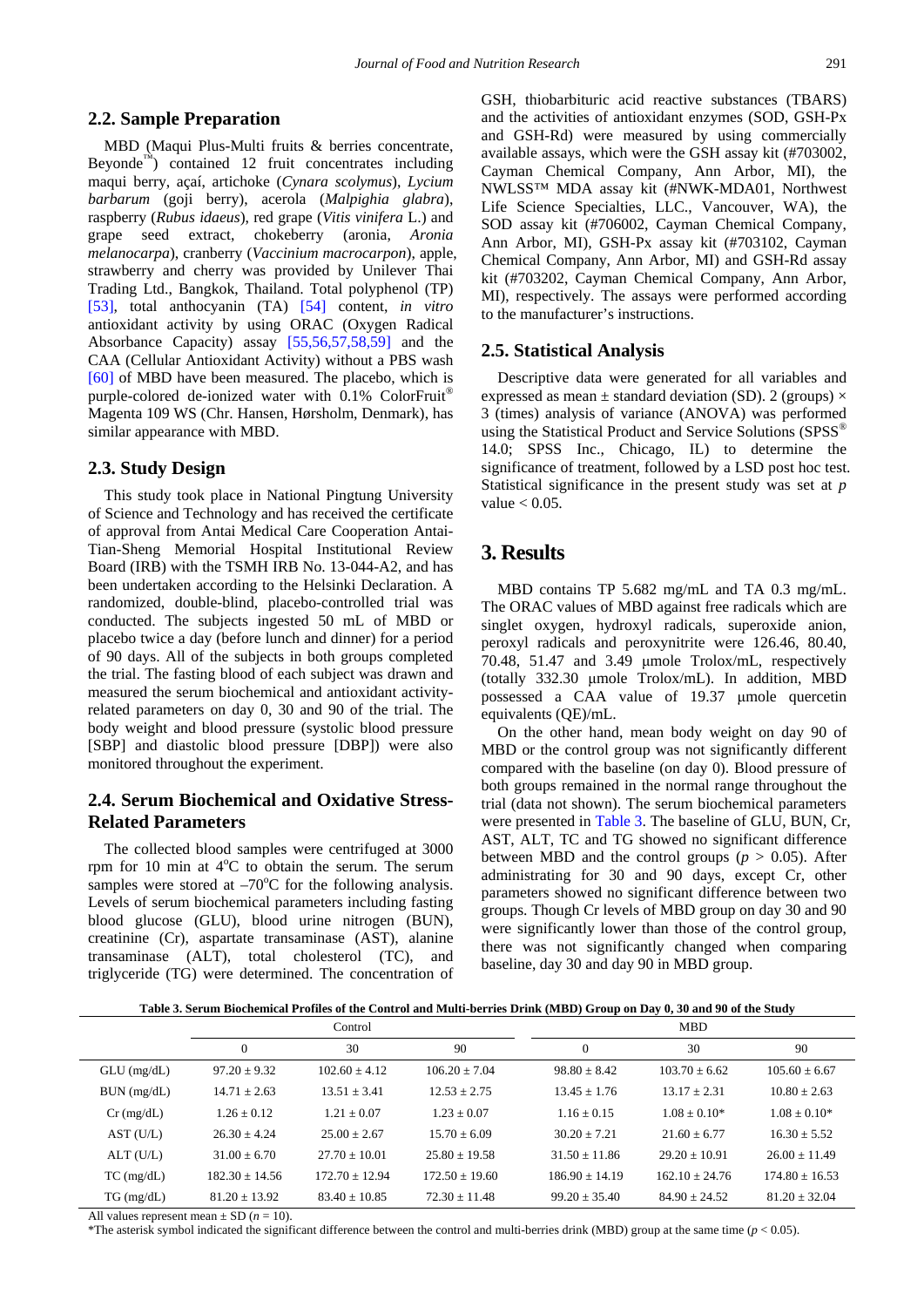Furthermore, the results of oxidative stress-related parameters in [Figure 1](#page-3-0) showed that GSH  $(p < 0.001)$ . GSH-Px ( $p = 0.004$ ), GSH-Rd ( $p < 0.001$ ) and SOD ( $p <$ 0.001) significantly increased 34.86%, 15.50%, 108.41%, and 70.78%, respectively, whilst TBARS  $(p < 0.001)$ significantly decreased 30.60% for MBD group when compared with those of the control on day 90. In addition, all these parameters of MBD group significantly improved with increasing treatment period, however, those of the control did not show the same results. Also, GSH and GSH-Rd had presented significant 20.33% and 25.14% elevation after 30-day MBD ingestion.

<span id="page-3-0"></span>

**Figure 1.** Oxidative stress-related parameters (a) GSH, (b) GSH-Px, (c) GSH-Rd, (d) SOD, (e) TBARS of the multi-berries drink (MBD) and the control group on day 0, 30 and 90 of the study. \*The asterisk symbol indicated the significant difference between the control and MBD group at the same time  $(p < 0.05)$ 

## **4. Discussion**

Because ROS is relatively low in healthy nonsmokers, changes in biomarkers of antioxidant capacity and oxidative stress might be insufficient to measure [\[47,49\].](#page-5-12) However, functional effects would be achieved by prolonged consumption of the drink. The changes may be much likely to occur under acute or chronic oxidative stress conditions, for example, people who smoke or drink alcohol frequently. As a result, in present study, the influence of 90-day MBD ingestion on endogenous antioxidant activity was investigated for the subjects who are smoking or drinking alcohol regularly.

Berries have been interpreted their high content and wild diversity of phenolic compounds exerting high antioxidant activity [\[31\].](#page-5-15) MBD contains considerable phenolics and radical absorbance capacity against singlet oxygen, hydroxyl radicals, superoxide anion, peroxyl radicals and peroxynitrite. Additionally, the CAA values of berries and fruits, which indicate the antioxidative capacity within liver cells, were found to be within 0.09 and 1.71 µmole QE/g fruit  $[60]$ , while MBD possessed a high CAA value of 19.37 μmole QE/mL indicating its potent cellular antioxidant capacity. These results demonstrate that MBD has a great potential to be consumed as an antioxidant drink.

After food consumption, the body naturally strictly regulates blood glucose levels as part of metabolic homeostasis. GLU is the important index of healthy metabolic function. In our study, though GLU of both groups was slightly increased at the end of the experiment, statistical analysis did not indicate any significant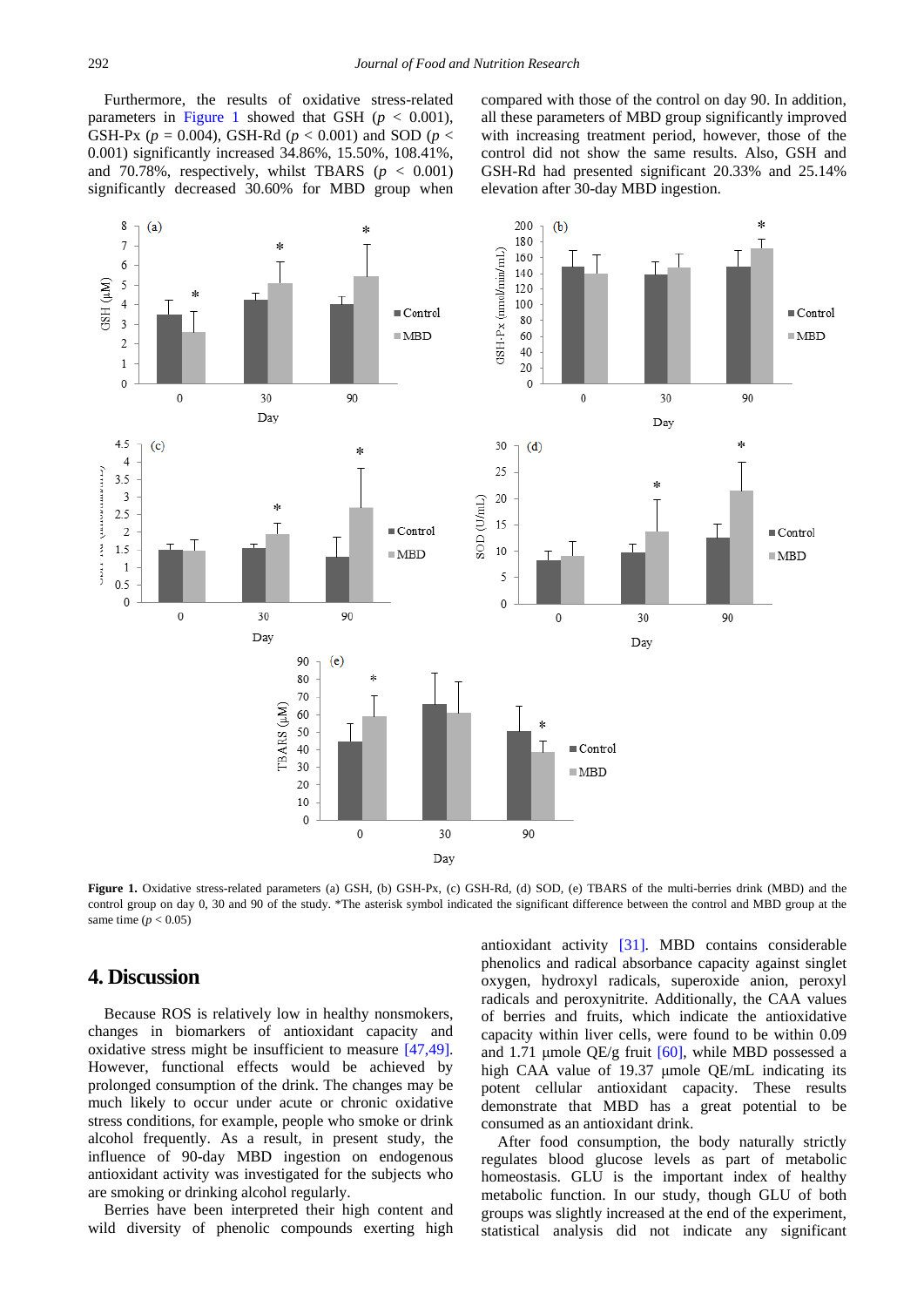difference between the two groups that meant the intake of MBD did not cause a serious change on the glucose metabolism. Similarly, Guerra *et al.* [\[11\]](#page-4-8) reported that administration with 2% açaí pulp in rats did not affect the levels of glucose, insulin and body weight comparing with the controls. The elevated serum level of either BUN or Cr can be monitored to evaluate the renal dysfunction due to foods or drug administration [\[61\].](#page-6-4) From our results, there was no significant different in BUN between MBD and the control groups. MBD group had a slightly lower Cr relative to the control group due to the different baseline between those two groups. Among each group, BUN and Cr did not significantly changed throughout the trial implying that MBD has no adverse effect on kidneys. On the other hand, liver is a crucial organ participated in a variety of metabolic activities such as detoxification and oxidation. Its metabolites (e.g., AST and ALT), TC and TG were used as indicators for both hepatic and cardiovascular health [\[62,63\].](#page-6-5) AST, ALT, TC, and TG of the subjects consumed MBD for 90 days had no significant difference when comparing with the control group. These biomarkers of both groups before and after the trial were all within reference ranges for health adults. It is suggested MBD neither detrimentally affects the liver function nor induces the possibility of cardiovascular diseases.

In present study, though the baseline of GSH was significantly lower in MBD group than the control group, it was significantly elevated after MBD intake for 30 days, and the effect was lasting to the end of the experiment. GSH-Px, GSH-Rd and SOD also had significantly increment after ingesting MBD for 90, 30 and 90 days, respectively. The increased GSH-Rd after 30-day MBD intake might elucidate the increase of GSH, and subsequently inducing the latter elevation of GSH-Px and SOD. These results indicate the antioxidant enzymes boosting effect by MBD ingestion. On the other hand, assay of TBARS measures MDA present in the sample. TBARS of MBD group was significantly higher on day 0 and became no difference on day 30 relative to that of the control group. After consecutively 90-day consumption, MBD group presented significantly decreased TBARS compared with the control suggesting the suppression effect of MBD on lipid peroxidation. According to the previous studies, the antioxidant activity of berries might result from the high contents of phenolic compounds such as anthocyanin, flavonols and flavanols [\[27,64\].](#page-5-7) High positive correlations between the antioxidant capacity and the total phenolic content were observed for various berries and grapes [\[65,66\].](#page-6-6)

The functional drink market has been increased for decades. Novel fruit/vegetable-based products are hugely launched on the market [\[47\].](#page-5-12) However, relevant clinical researches are relatively limited. Hence, the present study provides an available clinical evidence for the improvement of endogenous antioxidant activity in human by MBD ingestion.

## **5. Conclusions**

After consuming MBD for 90 days, though minor changes were observed in the biochemical parameters, they were all within the normal ranges. It was revealed no adverse effect of MBD to the subjects. MBD consumption demonstrated the beneficial effects on promotion of the

## **Acknowledgement**

The authors would like to thank Unilever Thai Trading Ltd. for providing MBD samples, and acknowledge Mr. Rei-Ting Ling from TCI Co., Ltd., Taipei, Taiwan for providing assistance to carry out this study.

## **Statement of Competing Interests**

The authors have no competing interests.

## **References**

- <span id="page-4-0"></span>[1] Young, I.S. and Woodside, J.V., "Antioxidants in health and disease," *Journal of Clinical Pathology,* 54 (3). 176-186. March 2001.
- <span id="page-4-1"></span>[2] Sies, H., "Oxidative stress: from basic research to clinical application," *The American Journal of Medicine,* 91 (3C). 31S-38S. September 1991.
- <span id="page-4-2"></span>[3] Reuter, S., Gupta, S.C., Chaturvedi, M.M. and Aggarwal, B.B., "Oxidative stress, inflammation, and cancer: How are they linked?," *Free Radical Biology & Medicine,* 49 (11). 1603-1616. December 2010.
- [4] Sosa, V., Moline, T., Somoza, R., Paciucci, R., Kondoh, H. and ME, L.L., "Oxidative stress and cancer: An overview," *Ageing Research Reviews,* 12 (1). 376-390. January 2013.
- [5] Kita, T., Kume, N., Minami, M., Hayashida, K., Murayama, T., Sano, H., Moriwaki, H., Kataoka, H., Nishi, E., Horiuchi, H., Arai, H. and Yokode, M., "Role of oxidized LDL in atherosclerosis," *Annals of the New York Academy of Sciences,* 947. 199-205. December 2001.
- [6] Sanz, A. and Stefanatos, R.K., "The mitochondrial free radical theory of aging: a critical view," *Current Aging Science,* 1 (1). 10-21. March 2008.
- <span id="page-4-3"></span>[7] Schmucker, D.L., "Age-related changes in liver structure and function: Implications for disease?," *Experimental Gerontology,* 40 (8-9). 650-659. August-September 2005.
- [8] Morisco, F., Vitaglione, P., Amoruso, D., Russo, B., Fogliano, V. and Caporaso, N., "Foods and liver health," *Molecular Aspects of Medicine,* 29 (1-2). 144-150. February–April 2008.
- [9] Cichoż-Lach, H. and Michalak, A., "Oxidative stress as a crucial factor in liver diseases," *World Journal of Gastroenterology,* 20 (25). 8082-8091. July 2014.
- <span id="page-4-4"></span>[10] Stadler, K., Jenei, V., von Bölcsházy, G., Somogyi, A. and Jakus, J., "Increased nitric oxide levels as an early sign of premature aging in diabetes," *Free Radical Biology & Medicine,* 35 (10), 1240-1251. November 2003.
- <span id="page-4-8"></span>[11] Guerra, J.F., Magalhães, C.L., Costa, D.C., Silva, M.E. and Pedrosa, M.L., "Dietary açaí modulates ROS production by neutrophils and gene expression of liver antioxidant enzymes in rats," *Journal of Clinical Biochemistry and Nutrition,* 49 (3). 188-194. November 2011.
- [12] Fuchs-Tarlovsky, V., "Role of antioxidants in cancer therapy," *Nutrition,* 29 (1).15-21. January 2013.
- <span id="page-4-5"></span>[13] Fielden, E.M., Roberts, P.B., Bray, R.C., Lowe, D.J., Mautner, G.N., Rotilio, G. and Calabrese, L., "Mechanism of action of superoxide dismutase from pulse radiolysis and electron paramagnetic resonance. Evidence that only half the active sites function in catalysis," *The Biochemical Journal,* 139 (1). 49-60. April 1974.
- <span id="page-4-6"></span>[14] Sastre, J., Pallardó, F.V. and Viña, J., "Glutathione, oxidative stress and aging," *Age,* 19 (4). 129-139. October 1996.
- <span id="page-4-7"></span>[15] Takahashi, K. and Cohen, H.J., "Selenium-dependent glutathione peroxidase protein and activity: immunological investigations on cellular and plasma enzymes," *Blood,* 68 (3). 640-645. September 1986.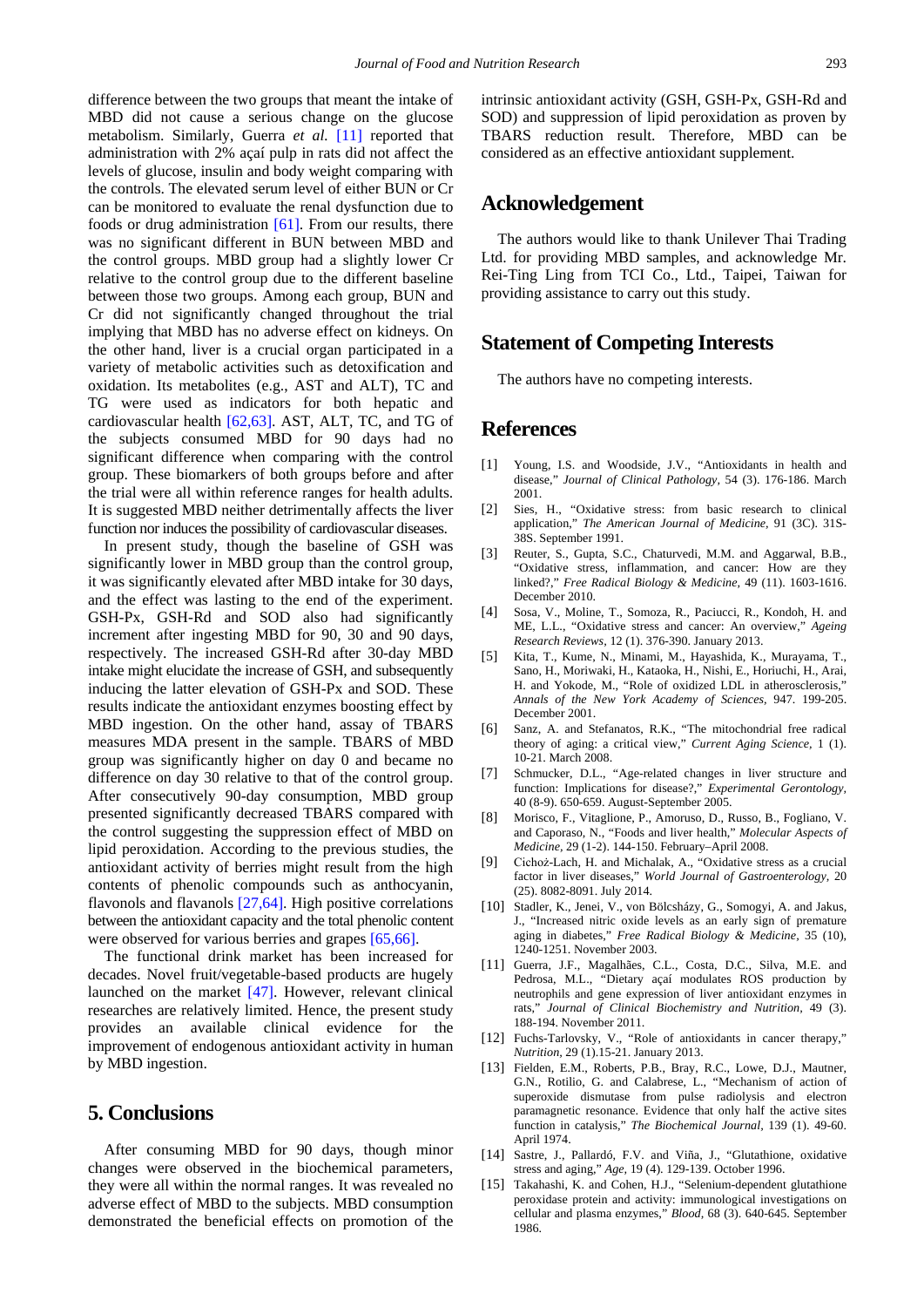- <span id="page-5-0"></span>[16] Holben, D.H. and Smith, A.M., "The diverse role of selenium within selenoproteins: a review," *Journal of the American Dietetic Association,* 99 (7). 836-843. July 1999.
- <span id="page-5-1"></span>[17] Manso, C. and Wróblewski, F., "Glutathione reductase activity in blood and body fluids," *The Journal of Clinical Investigation,* 37 (2). 214-218. February 1958.
- <span id="page-5-2"></span>[18] Conn, E.E. and Vennesland, B., "Glutathione reductase of wheat germ," *The Journal of Biological Chemistry,* 192. 17-28. March 1951.
- <span id="page-5-3"></span>[19] Carmeli, E., Coleman, R. and Berner, Y.N., "Activities of antioxidant scavenger enzymes (superoxide dismutase and glutathione peroxidase) in erythrocytes in adult women with and without type II diabetes," *Experimental Diabesity Research,* 5 (2). 171-175. April–June 2004.
- [20] Maher, P., "The effects of stress and aging on glutathione metabolism," *Ageing Research Reviews,* 4 (2). 288-314. May 2005.
- <span id="page-5-4"></span>[21] Dalle-Donne, I., Rossi, R., Colombo, R., Giustarini, D. and Milzani, A., "Biomarkers of oxidative damage in human disease," *Clinical Chemistry,* 52 (4). 601-623. April 2006.
- <span id="page-5-5"></span>[22] Choi, J., "Oxidative stress, endogenous antioxidants, alcohol, and hepatitis C: pathogenic interactions and therapeutic considerations," *Free Radical Biology & Medicine,* 52 (7). 1135-1150. April 2012.
- [23] Shinde, A., Ganu, J., Naik, P. and Sawant, A., "Oxidative stress and antioxidative status in patients with alcoholic liver disease," *Biomedical Research,* 23 (1). 105–108. January 2012.
- <span id="page-5-8"></span>[24] Céspedes, C.L., El-Hafidi, M., Pavon, N. and Alarcon, J., "Antioxidant and cardioprotective activities of phenolic extracts from fruits of Chilean blackberry *Aristotelia chilensis* (Elaeocarpaceae), Maqui," *Food Chemistry,* 107 (2). 820-829. March 2008.
- [25] Basu, A., Betts, N.M., Mulugeta, A., Tong, C., Newman, E. and Lyons, T.J., "Green tea supplementation increases glutathione and plasma antioxidant capacity in adults with the metabolic syndrome," *Nutrition Research,* 33 (3). 180-187. March 2013.
- <span id="page-5-6"></span>[26] Vinson, J.A., Hao, Y., Su, X. and Zubik, L., "Phenol antioxidant quantity and quality in food: vegetables," *Journal of Agricultural and Food Chemistry,* 46 (9). 3630-3634. August 1998.
- <span id="page-5-7"></span>[27] Vinson, J.A., Su, X., Zubik, L. and Bose, P., "Phenol antioxidant quantity and quality in food: fruits," *Journal of Agricultural and Food Chemistry,* 49:5315-5321.
- [28] Araya, H., Clavijo, C. and Herrera, C., "Capacidad antioxidante de frutas y verduras cultivados en Chile (Antioxidant capacity of fruits and vegetables cultivated in Chile.)," *Archivos Latinoamericanos de Nutrición*, 56 (4). 361-365. December 2006.
- [29] Inoue, T., Komoda, H., Uchida, T. and Node, K., "Tropical fruit camu-camu (*Myrciaria dubia*) has anti-oxidative and antiinflammatory properties," *Journal of Cardiology,* 52 (2). 127-132. October 2008.
- [30] Valko, M., Leibfritz, D., Moncol, J., Cronin, M.T., Mazur, M. and Telser, J., "Free radicals and antioxidants in normal physiological functions and human disease," The International Journal of Biochemistry & Cell Biology, 39 (1). 44–84. August 2007.
- <span id="page-5-15"></span>[31] Slatnar, A., Jakopic, J., Stampar, F., Veberic, R. and Jamnik, P., "The effect of bioactive compounds on *in vitro* and *in vivo* antioxidant activity of different berry juices," *PLoS One,* 7 (10). e47880. October 2012.
- [32] Schreckinger, M.E., Wang, J., Yousef, G., Lila, M.A. and Gonzalez de Mejia, E., "Antioxidant capacity and *in vitro* inhibition of adipogenesis and inflammation by phenolic extracts of Vaccinium floribundum and Aristotelia chilensis," *Journal of Agricultural and Food Chemistry,* 58 (16). 8966-8976. August 2010.
- [33] Rubilar, M., Jara, C., Poo, Y., Acevedo, F., Gutierrez, C., Sineiro, J. and Shene, C., "Extracts of Maqui (*Aristotelia chilensis*) and Murta (*Ugni molinae Turcz.*): sources of antioxidant compounds and α-glucosidase/α-amylase inhibitors," *Journal of Agricultural and Food Chemistry,* 59 (5). 1630-1637. March 2011.
- [34] Rojo, L.E., Ribnicky, D., Logendra, S., Poulev, A., Rojas-Silva, P., Kuhn, P., Dorn, R., Grace, M.H., Lila, M.A. and Raskin, I., "*In vitro* and *in vivo* anti-diabetic effects of anthocyanins from Maqui Berry ((*Aristotelia chilensis*)," *Food Chemistry,* 131 (2). 387-396. March 2012.
- [35] Reyes-Farias, M., Vasquez, K., Ovalle-Marin, A., Fuentes, F., Parra, C., Quitral, V., Jimenez, P. and Garcia-Diaz, D.F., "Chilean native fruit extracts inhibit inflammation linked to the pathogenic interaction between adipocytes and macrophages," *Journal of Medicinal Food,* 18 (5). 601-608. May 2015.
- <span id="page-5-9"></span>[36] Schauss, A.G., Wu, X., Prior, R.L., Ou, B., Patel, D., Huang, D. and Kababick, J.P., "Phytochemical and nutrient composition of the freeze-dried Amazonian palm berry, *Euterpe oleraceae* Mart. (açaí)," *Journal of Agricultural and Food Chemistry,* 54 (22). 8598-8603. November 2006.
- [37] Schauss, A.G., Wu, X., Prior, R.L., Ou, B., Huang, D., Owens, J., Agarwal, A., Jensen, G.S., Hart, A.N. and Shanbrom, E., "Antioxidant capacity and other bioactivities of the freeze-dried Amazonian palm berry, *Euterpe oleraceae* Mart. (açaí)," *Journal of Agricultural and Food Chemistry,* 54 (22). 8604-8610. November 2006.
- [38] Honzel, D., Carter, S.G., Redman, K.A., Schauss, A.G., Endres, J.R. and Jensen, G.S., "Comparison of chemical and cell-based antioxidant methods for evaluation of foods and natural products: generating multifaceted data by parallel testing using erythrocytes and polymorphonuclear cells," *Journal of Agricultural and Food Chemistry,* 56 (18). 8319-8325. September 2008.
- [39] Jensen, G.S., Wu, X., Patterson, K.M., Barnes, J., Carter, S.G., Scherwitz, L., Beaman, R., Endres, J.R. and Schauss, A.G., "*In vitro* and *in vivo* antioxidant and anti-inflammatory capacities of an antioxidant-rich fruit and berry juice blend. Results of a pilot and randomized, double-blinded, placebo-controlled, crossover study," *Journal of Agricultural and Food Chemistry,* 56 (18). 8326-8333. September 2008.
- [40] Jensen, G.S., Ager, D.M., Redman, K.A., Mitzner, M.A., Benson, K.F. and Schauss, A.G., "Pain reduction and improvement in range of motion after daily consumption of an açaí (*Euterpe oleracea* Mart.) pulp-fortified polyphenolic-rich fruit and berry juice blend," *Journal of Medicinal Food,* 14 (7-8). 702-711. July– August 2011.
- [41] Sun, X., Seeberger, J., Alberico, T., Wang, C., Wheeler, C.T., Schauss, A.G. and Zou, S., "Açaí palm fruit (*Euterpe olearacea* Mart.) pulp improves survival of flies on a high fat diet," *Experimental Gerontology,* 45 (3). 243-251. March 2010.
- <span id="page-5-10"></span>[42] Gironés-Vilaplana, A., Villaño, D., Moreno, D.A. and García-Viguera, C., "New isotonic drinks with antioxidant and biological capacities from berries (maqui, açaí and blackthorn) and lemon juice," *International Journal of Food Sciences and Nutrition,* 64 (7). 897-906. November 2013.
- <span id="page-5-11"></span>[43] Wilson, T., Porcari, J.P. and Harbin, D. "Cranberry extract inhibits low density lipoprotein oxidation," *Life Sciences,* 62 (24). PL381– PL386. February 1998.
- [44] Seeram, N.P., Adams, L.S., Zhang, Y., Lee, R., Sand, D., Scheuller, H.S. and Heber, D., "Blackberry, black raspberry, blueberry, cranberry, red raspberry, and strawberry extracts inhibit growth and stimulate apoptosis of human cancer cells *in vitro*," *Journal of Agricultural and Food Chemistry,* 54 (25). 9329-9339. December 2006.
- [45] Stonera, G.D., Wanga, L.S., Zikrib, N., Chenc, T., Hechtd, S.S., Huange, C., Sardoc, C. and Lechner, J.F., "Cancer Prevention with Freeze-dried Berries and Berry Components," *Seminars in Cancer Biology,* 17 (5). 403-410. October 2007.
- [46] Seeram, N.P., "Berry fruits: compositional elements, biochemical activities, and the impact of their intake on human health, performance, and disease," *Journal of Agricultural and Food Chemistry,* 56 (3). 627-629. February 2008.
- <span id="page-5-12"></span>[47] Ellinger, S., Gordon, A., Kürten, M., Jungfer, E., Zimmermann, B.F., Zur, B., Ellinger, J., Marx, F. and Stehle, P., "Bolus consumption of a specifically designed fruit juice rich in anthocyanins and ascorbic acid did not influence markers of antioxidative defense in healthy humans," *Journal of Agricultural and Food Chemistry,* 60 (45). 11292-11300. November 2012.
- <span id="page-5-13"></span>[48] Shan, X., Zhou, J., Ma, T. and Chai, Q., "*Lycium barbarum*  polysaccharides reduce exercise-induced oxidative stress," *International Journal of Molecular Sciences,* 12 (2). 1081-1088. February 2011.
- <span id="page-5-14"></span>[49] Lee, J.E., Park, E., Lee, J.E., Auh, J.H., Choi, H.K., Lee, J., Cho, S. and Kim, J.H., "Effects of a *Rubus coreanus* Miquel supplement on plasma antioxidant capacity in healthy Korean men," *Nutrition Research and Practice,* 5 (5). 429-434. October 2011.
- [50] Chirinos, R., Galarza, J., Betalleluz-Pallardel, I., Pedreschi, R. and Campos, D., "Antioxidant compounds and antioxidant capacity of Peruvian camu camu (*Myrciaria dubia* (H.B.K.) McVaugh) fruit at different maturity stages," *Food Chemistry,* 120 (4). 1019-1024. June 2010.
- [51] Gironés-Vilaplana, A., Valentão, P., Moreno, D.A., Ferreres, F., García-Viguera, C. and Andrade, P.B., "New beverages of lemon juice enriched with the exotic berries maqui, açaı́ , and blackthorn: